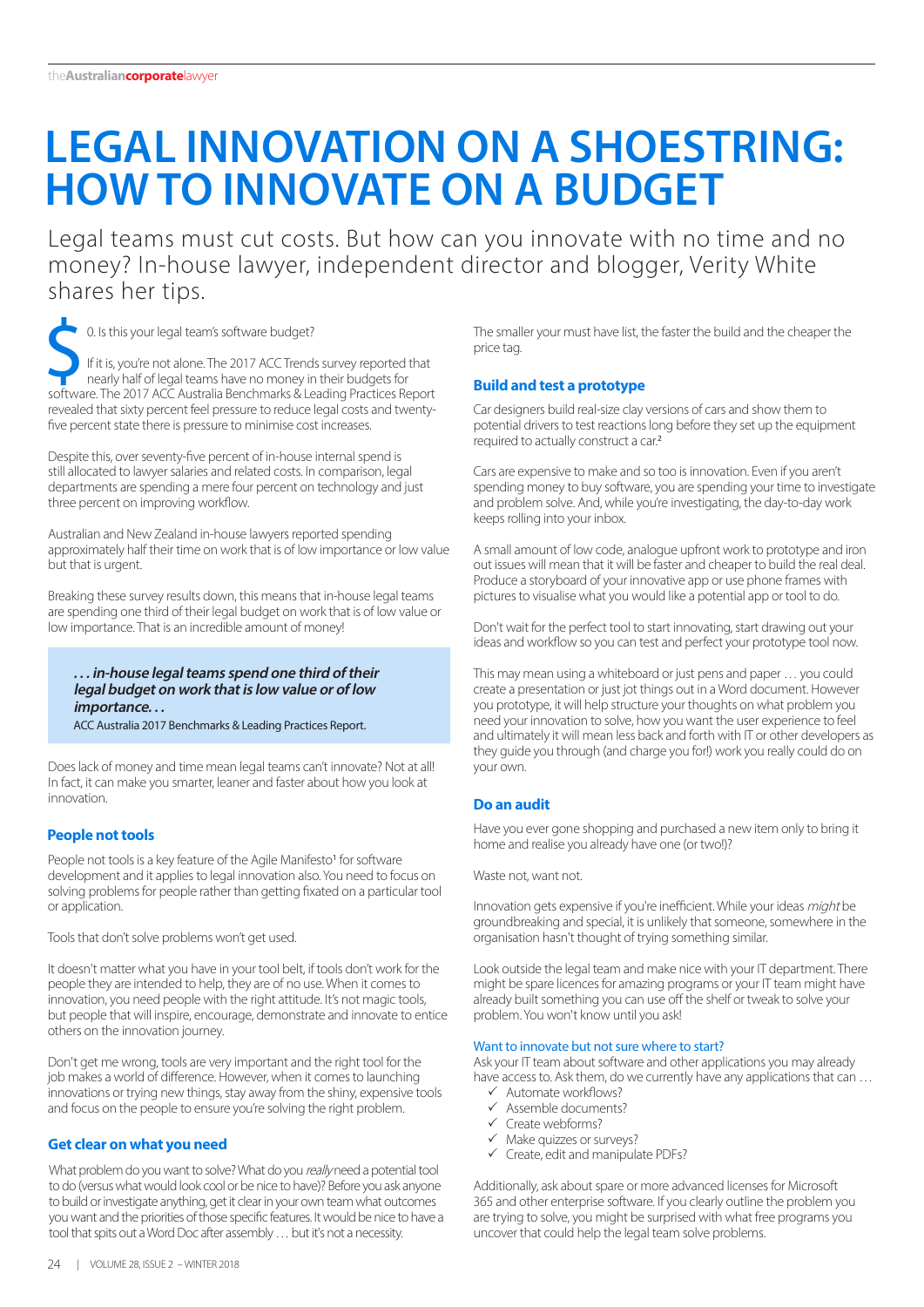And remember, if you get a 'No, we don't have anything that does that ...' ask around and also ask what's on the future technology road map. You'll find that different departments and different teams often have access to different programs.

#### How to talk to your IT department

IT departments are interesting and delicate. Depending on how motivated your IT department is, they can be a fantastic ally in your innovation aims. Speak with IT—take them out for coffee or lunch in exchange for answers to your many questions .

| <b>FUNCTIONAL REQUIREMENTS</b><br>These are questions for yourself, your team and the end users. | <b>NON-FUNCTIONAL REQUIREMENTS</b><br>These are questions for yourself or for the IT team.                                                    |
|--------------------------------------------------------------------------------------------------|-----------------------------------------------------------------------------------------------------------------------------------------------|
| What do we want the technology or tool to actually do?                                           | What does your organisation need for security and system<br>compatibility?                                                                    |
| What problem are we trying to solve?                                                             | Where can we store data?<br>Specifically ask about Amazon Web Servers-lots of apps use AWS to store data, which<br>IT departments don't like. |
| Who is this tool for?                                                                            | Do we have a Data Classification Policy?<br>This will help you decide on what kind of information you can put through what tools.             |

#### **Use what you have**

There are lots of functions in tools we use every day that we don't yet use in full. While your team might have a \$0 software budget, it's almost guaranteed that you have access to Word processing software and other company-wide applications.

I have been a big fan of DocuSign—an electronic signature application for a long time. Despite having an 'all you can eat' type licence and investing in DocuSign's Australian entity, the Telstra legal team and wider company previously made only minor use of this powerful tool until champions throughout the company began to encourage and demonstrate its myriad of uses.

To increase uptake of this productivity powerhouse, the Automation stream of the Telstra Legal Innovation Forum championed DocuSign throughout the Legal team. Over the past eighteen months, we have held one-on-one coaching sessions as well as intensive training for a larger group of AutoMates (our team name for automation savvy lawyers!). We are now making full use of the amazing features of DocuSign to automate Settlement Agreements, Novation Agreements, Consent and Release Forms, and documents and processes.

Just as paying for a gym membership doesn't make you fit, investing in tech doesn't make you innovative. Innovation is an attitude, not an app.

**Innovation is an attitude, not an app.**

#### **We can't afford not to innovate**

With more and more studies showing collaboration and innovation helps increase productivity growth (in one Australian study, by 4.1 percentage points<sup>3</sup>), the real question for legal teams is, can you afford not to invest time, energy and (gasp) money into innovation?

| <b>NO CASH TO SPLASH</b>                                                                                                                                                                                                                                                                | <b>SOME CASH TO SPARE</b>                                                                                                                                                                                                                          | <b>CASH TO BURN</b>                                                                                                                                                                                                                                 |  |  |
|-----------------------------------------------------------------------------------------------------------------------------------------------------------------------------------------------------------------------------------------------------------------------------------------|----------------------------------------------------------------------------------------------------------------------------------------------------------------------------------------------------------------------------------------------------|-----------------------------------------------------------------------------------------------------------------------------------------------------------------------------------------------------------------------------------------------------|--|--|
| Attend every free CPD session you can on innovation<br>(Check out the ACC member events https://acla.acc.<br>com/events) and set up a shared space for innovation<br>ideas. Just having time to brainstorm innovations<br>and discuss improvements can create amazing<br>(cheap) ideas. | Your budget needs to stretch so make use of multi-<br>purpose applications that help with automating<br>workflow, minimising risk and empowering<br>clients such as electronic signature platforms (e.g.<br>DocuSign).                             | Just because you're cashed up, doesn't mean you<br>should go straight to the checkout on the latest<br>greatest tool. Consider spending your budget on<br>in-house training on innovation to increase the<br>innovation mindset in your legal team. |  |  |
| Learn every feature of Microsoft Word-there's lots<br>of included features you can use to create innovative<br>contracts, advice and guidelines.                                                                                                                                        | Speak with colleagues in other organisations and at<br>CPD events to see what kinds of applications they are<br>using or testing. Learn from their mistakes if possible<br>and use the connections they have developed to<br>negotiate on pricing. | Invest in greater features of tools you know and<br>love-such as Office 365 or DocuSign-to increase<br>collaboration and innovation with these off the shelf<br>but somewhat expensive tools.                                                       |  |  |
| Use the checklists above to talk to your IT team about<br>current applications and programs you could use or<br>re-purpose to solve your problems.                                                                                                                                      | With your list of problems to solve and your checklist<br>of IT requirements, contact at least three different<br>providers and ask them to show you how their<br>tool might solve your problems whilst meeting IT's<br>requirements.              | Solve a big, hairy problem. Once you identify a<br>problem that needs solving and you have done the<br>basic work to sketch out innovations, think big to<br>have an impact. It might cost but the value return<br>could be huge.                   |  |  |